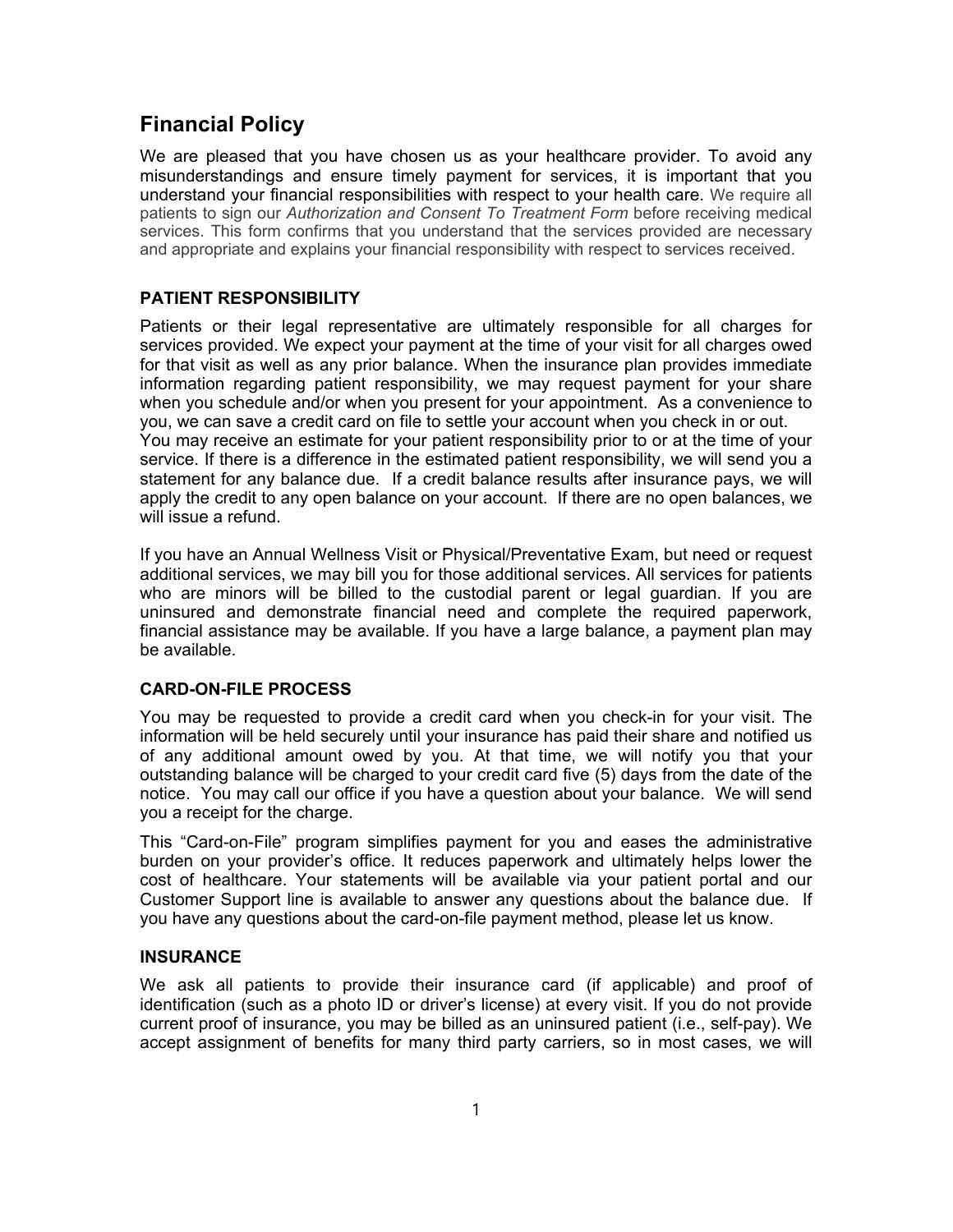submit charges for services rendered to your insurance carrier. You are expected to pay the entire amount determined by your insurance to be the patient responsibility. Keep in mind that our fees are for physician services only; you may receive additional bills from laboratory, radiology or other diagnostic related providers.

### **You are responsible for understanding the limitations of your insurance policy, including:**

- If a referral or authorization is necessary for office visits. (If it is required and you do not have the appropriate referral or authorization, you may be billed as an uninsured patient).
- ⦁ What prescribed testing (lab, radiology, etc.) is covered under your insurance policy. (If you choose to have non-covered testing, we will require full payment at the time of your visit.)
- ⦁ Any co-payment, coinsurance or deductible that may apply

#### **YOUR RESPONSIBILITIES**

*Outstanding Balances.*After your visit, we will send you a statement for any outstanding balances. We send out statements when the balance becomes the patient's responsibility.

All outstanding balances are due on receipt. If you come for another visit and have an outstanding balance, we will request payment for both the new visit and your outstanding balance. Your outstanding balances can be paid conveniently via our patient portal.

We may add a finance charge of 1.33% of your outstanding account balance every month if you do not pay your account in full.

**If you have an outstanding balance for more than ninety (90) days, you may be referred to an outside collection agency and charged a collection fee of 23% of the balance owed, or whatever amount is permitted by applicable state law, in addition to the balance owed.** In addition, if you have unpaid delinquent accounts, we may discharge you as a patient and/or you may not be allowed to schedule any additional services unless special arrangements have been made.

*No-shows.* If you miss your appointment, you may be charged a \$50.00 fee for a missed appointment, a \$75.00 fee for a missed pediatric appointment, a \$100.00 fee for a missed physical, or a \$200 fee for a missed procedure or surgery. This fee will need to be paid before you are allowed to schedule another appointment. This fee cannot be billed to insurance.

*Interpreter and Translation Services.* If you have requested interpreter or translation services for your visit and you miss your appointment without cancelling at least twentyfour (24) hours prior to your scheduled appointment, you may be charged the amount that the translation or interpreter service charges your care center for such missed appointment.

*Additional information about our financial policies is available on our website at priviahealth.com.*